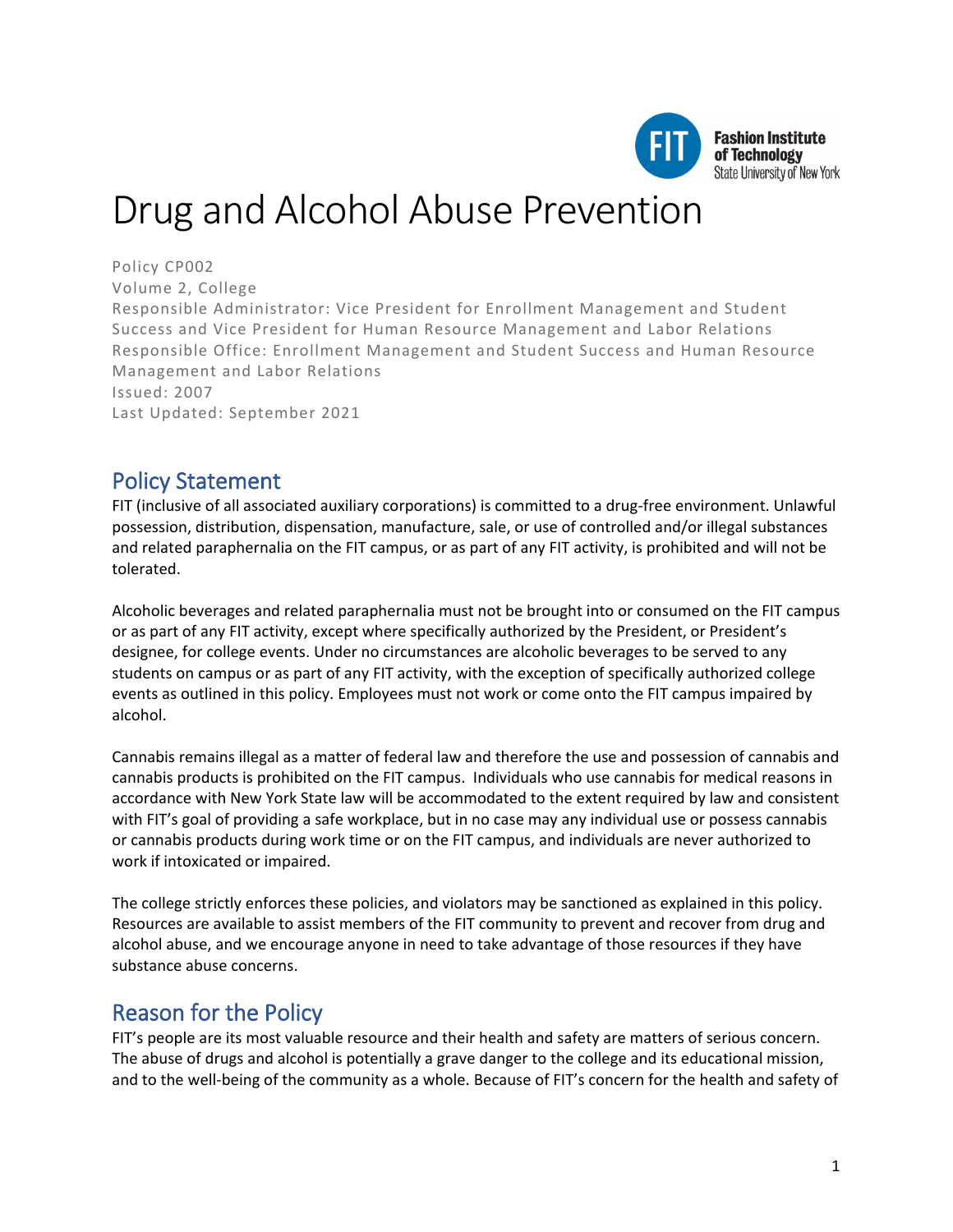students and employees, and our intent to comply with applicable federal, state, and local laws regarding substance abuse, the college has formulated the following policy.

# Who is Responsible for this Policy

- Associate Vice President for Enrollment Management and Student Success/Dean of Students
- Vice President for Human Resource Management and Labor Relations
- Director of Public Safety
- Event Management and Facilities Rentals

# Who is Affected by this Policy

• All members of the FIT community

# **Definitions**

- **FIT activity**: an FIT activity includes any event, function, that is sponsored, organized or financed in whole or in part by the college or by any FIT office, department, division, course, program, or organization, including student organizations/clubs/teams, whether occurring on campus or elsewhere.
- **Illegal drug**: any drug that is unlawful to use or possess as a matter of federal, state, or local law. Illegal drugs include prescription medications used other than as prescribed or by someone other than for whom prescribed. Cannabis remains illegal as a matter of federal law.
- **Paraphernalia:** any equipment, product or material of any kind which is primarily intended or designed for use in manufacturing, compounding, converting, concealing, producing, processing, preparing, injecting, ingesting, inhaling, or otherwise introducing into the human body an illegal drug.

### Principles

• **Prohibition on Alcohol**

FIT is a dry campus. The possession, sale, use, or distribution of alcoholic beverages or related paraphernalia<sup>[1](#page-1-0)</sup> (e.g. flasks, beer bongs, shot glasses, empty bottles or cans, or other similar items) by any person on the FIT campus or as part of any FIT activity is prohibited. Exceptions to this policy will be made in limited circumstances. An exception may be granted to permit the use or possession of alcohol when: (1) a request to serve or possess alcohol at a particular event is specifically approved by the President or the President's designee (requests must be submitted in writing to the President's Office or designee at least three business days prior to the event); (2) it is not purchased with FIT funds; (3) alcohol is served only by someone who is not an FIT employee and who is appropriately licensed/trained, such as the college's catering vendor; and (4) students are not present, unless a specific request is made and approved to permit students of legal drinking age to responsibly consume alcohol at the event. Events governed by the Event Management and Facilities Rental policies should submit policy exception requests directly to the Office of Event Management and Facilities Rental.

<span id="page-1-0"></span><sup>1</sup> For purposes of academic study, materials connected to the packaging and/or marketing of alcoholic beverages may be permitted in the classroom. However, in no instances is alcohol consumption permitted as part of an academic course or course of study.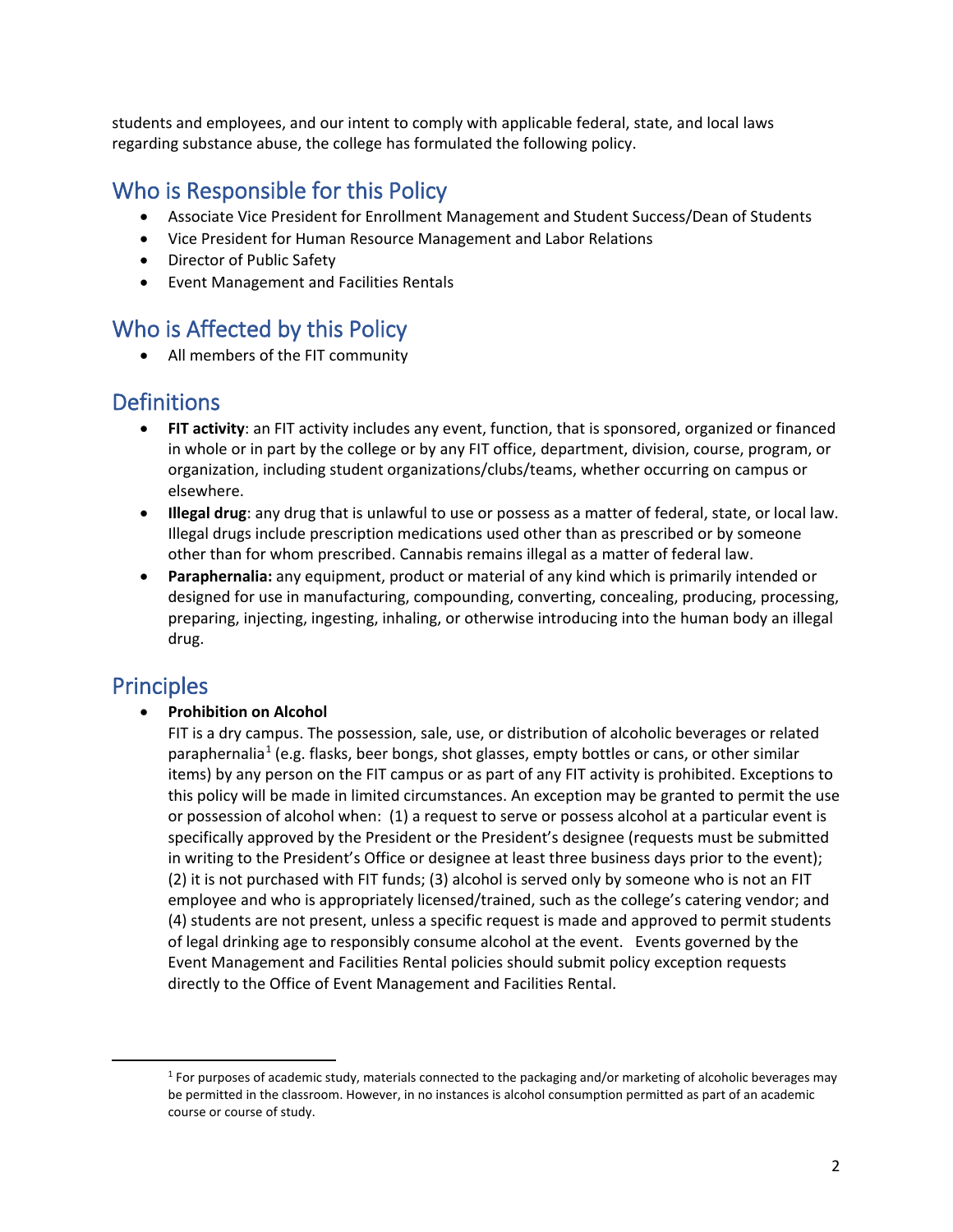Other than as approved above, no alcoholic beverages are to be served to, or consumed by, students on campus or as part of any FIT activity.

Even if the consumption of alcohol at FIT, or at an FIT activity, is specifically authorized under this policy, all persons at such events continued to be governed by applicable FIT conduct policies, and FIT specifically prohibits reckless, excessive, disruptive, or dangerous drinking on campus or at the FIT activity by all persons. Persons who appear to be under the influence of alcohol may be denied entry, or removed from, the FIT campus or FIT activities and may be subject to discipline.

#### • **Prohibition on Illegal Drugs**

The possession, sale, use, manufacture, or distribution of illegal drugs by any person on the FIT campus or as part of any FIT activity is prohibited and may lead to criminal prosecution as well as consequences to employment or enrollment. This prohibition includes the illegal sale or distribution of prescription drugs. Persons who appear to be impaired by, or under the influence of, drugs may be denied entry, or removed from, the FIT campus or FIT activities and may be subject to discipline. FIT may enlist the assistance of law enforcement to respond to individuals who appear to be under the influence of drugs on campus, are disrupting campus operations, are creating a health or safety concern for themselves and/or other community members, or to investigate apparent illegal drug activity. Additionally, such matters may be referred to law enforcement for potential criminal prosecution.

The unauthorized consumption of alcohol or illegal drugs at any college work location is prohibited. While prescription drug use is not prohibited by this policy, an employee's prescription drug use should not render the employee impaired or unable to perform his or her job duties. Impairment, whether by alcohol or drugs, whether legal or illegal, is prohibited while an employee is performing in a work capacity and at any college work location.

Additionally, FIT employees who appear to be working or present on FIT property while intoxicated or impaired may be subject to reasonable suspicion drug/alcohol testing as outlined below.

Students and employees who are concerned about substance abuse have access to confidential referral and assistance resources, as described below, and are encouraged to utilize these resources.

### **Responsibilities**

N/A

### **Procedures**

FIT operates in accordance with the Federal Drug-Free Workplace Act of 1988 and Drug-Free Schools and Communities Act of 1989, as well as New York State law governing state-operated workplaces. This section is intended to clarify the health risks associated with substance abuse, and provide resources for you or someone else who may need intervention or assistance with substance abuse. This section also details the procedures at FIT in the event an employee appears to be impaired by drugs or alcohol or otherwise apparently in violation of this policy while performing in a work capacity or in the workplace.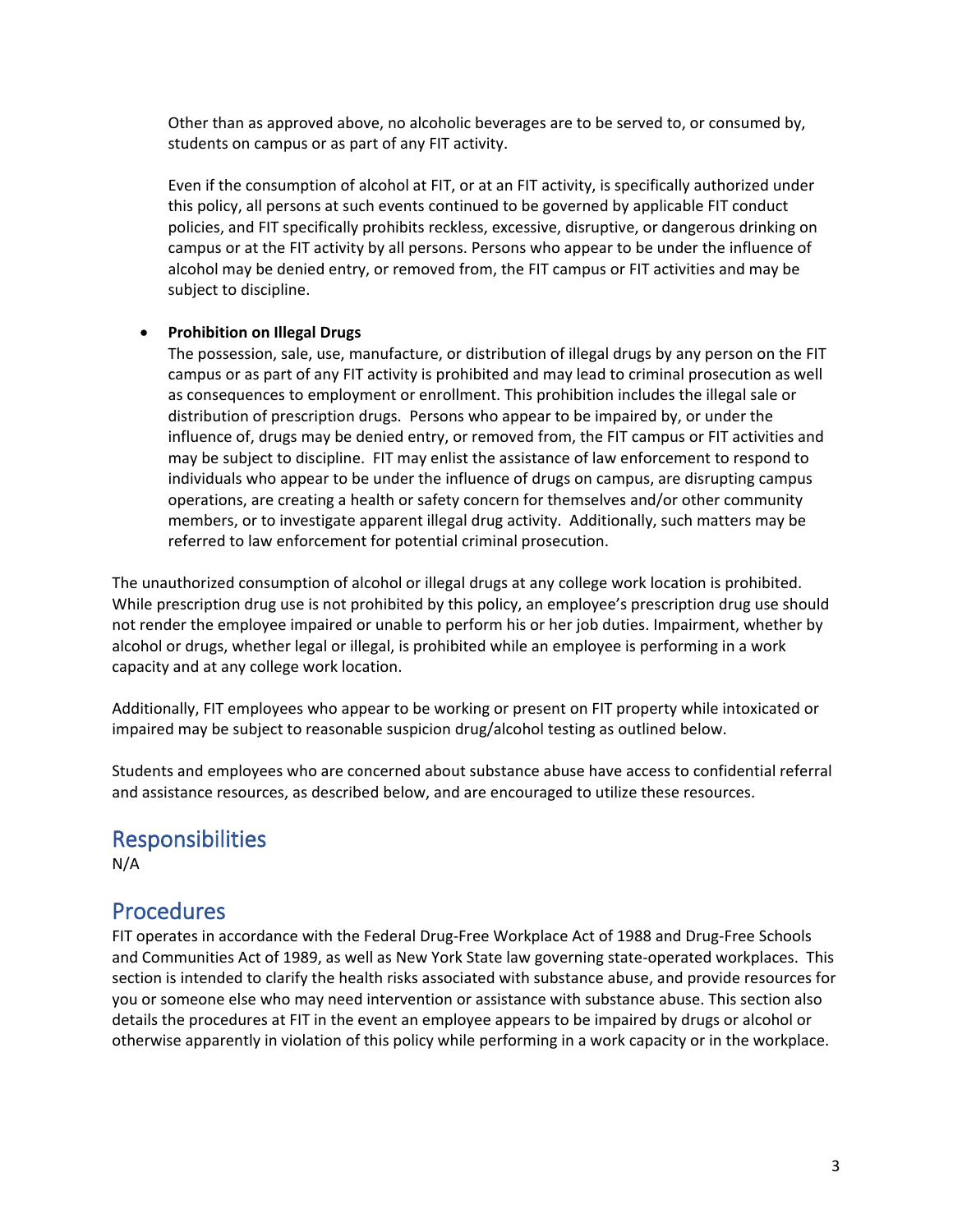#### • **Drug and Alcohol Testing for Employees**

o The SUNY policy on Alcohol and Controlled Substances in the Workplace provides that upon "reasonable suspicion" an employee may be required to undergo drug/alcohol testing. Reasonable suspicion must be based upon specific and reliable observation concerning the employee's conduct or behavior, or other articulated evidence such as the odor of alcohol or drugs on the breath or about the person, disorientation, slurring of speech, or unsteady gait. Human Resources shall review such reports to determine whether a reasonable suspicion drug/alcohol test is appropriate, and will coordinate the testing process, in confidence, if deemed necessary.

#### • **Health Risks**

The following summaries are from federal government resources on health risks of alcohol and drugs. More information can be found on the Centers for Disease Control and Prevention and the National Institute on Drug Abuse, a[t https://www.cdc.gov/alcohol/index.htm](https://www.cdc.gov/alcohol/index.htm) and [https://www.drugabuse.gov/related-topics/health-consequences-drug-misuse.](https://www.drugabuse.gov/related-topics/health-consequences-drug-misuse)

o **Alcohol**

Alcohol consumption causes a number of marked changes in behavior. Even low doses significantly impair the judgment and coordination required to drive a car safely, increasing the likelihood that the driver will be involved in an accident. Low to moderate doses of alcohol also increase the incidence of a variety of aggressive acts, including domestic violence and date rape. Moderate to high doses of alcohol cause marked impairments in higher mental functions, severely altering a person's ability to learn and remember information. Very high doses cause respiratory depression and death. If combined with other depressants of the central nervous system, much lower doses of alcohol will produce the effects just described.

Repeated use of alcohol can lead to dependence. Sudden cessation of alcohol intake is likely to produce withdrawal systems, including severe anxiety, tremors, hallucinations, and convulsions. Alcohol withdrawal can be life threatening. Long-term consumption of large quantities of alcohol, particularly when combined with poor nutrition, can also lead to permanent damage to vital organs such as the brain and the liver.

Mothers who drink alcohol during pregnancy may give birth to infants with fetal alcohol syndrome. These infants have irreversible physical abnormalities and mental retardation. In addition, research indicates that children of alcoholic parents are at greater risk of becoming alcoholics.

#### o **Drugs**

Drug use can have a wide range of short- and long-term, direct and indirect effects. These effects often depend on the specific drug or drugs used, how they are taken, how much is taken, the person's health, and other factors. Short-term effects can range from changes in appetite, wakefulness, heart rate, blood pressure, and/or mood to heart attack, stroke, psychosis, overdose, and even death. These health effects may occur after just one use.

Longer-term effects can include heart or lung disease, cancer, mental illness, HIV/AIDS, hepatitis, and others. Long-term drug use can also lead to addiction. Drug addiction is a brain disorder. Not everyone who uses drugs will become addicted, but for some, drug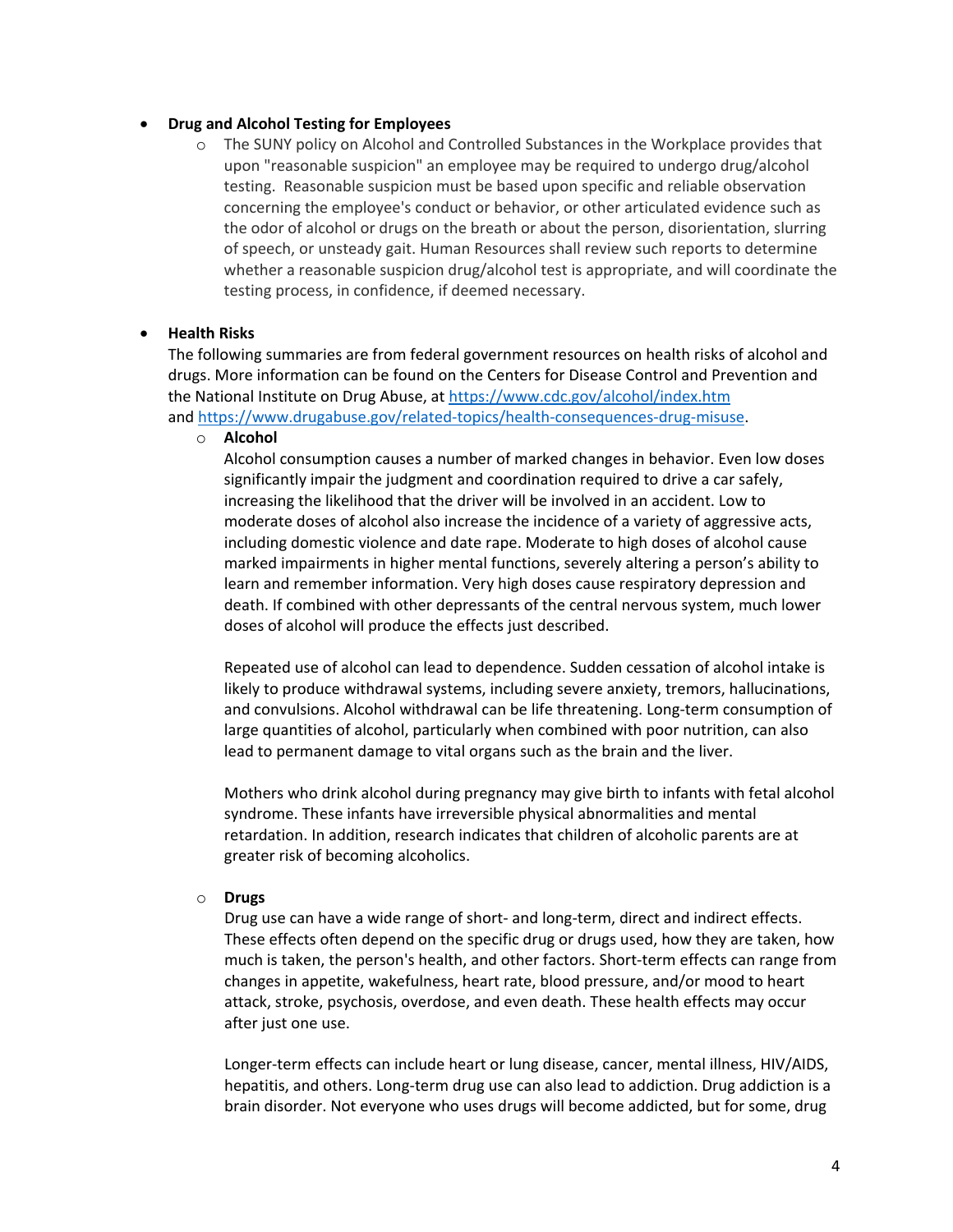use can change how certain brain circuits work. These brain changes interfere with how people experience normal pleasures in life such as food and sex, their ability to control their stress level, their decision-making, their ability to learn and remember, etc. These changes make it much more difficult for someone to stop taking the drug even when it's having negative effects on their life and they want to quit.

Drug use can also have indirect effects on both the people who are taking drugs and on those around them. This can include affecting a person's nutrition; sleep; decisionmaking and impulsivity; and risk for trauma, violence, injury, and communicable diseases. Drug use can also affect babies born to women who use drugs while pregnant. Broader negative outcomes may be seen in education level, employment, housing, relationships, and criminal justice involvement.

#### • **Drug and Alcohol Programs and Resources**

All students and employees are encouraged to seek help if they feel they have a problem with alcohol and/or other drugs, and to learn how to recognize and assist others with substanceabuse problems. With early assistance, it is less likely that serious consequences will result from an alcohol or other drug problem. There are many resources on campus and in the community for individuals or for others to report a concern about a fellow student or employee who may need assistance. Neither employees nor students will be disciplined for seeking help for alcohol or drug problems or addictions.

College resources for students include the Counseling Center (Room A212; 212 217-4260) and Health Services (Room A402; 212 217-4190). These services are confidential and free of charge for students. Students may also contact the Dean of Students for assistance in obtaining resources. Employees may contact the Employee Assistance Program (Room A 608D, 212 217-5600), a joint program of FIT and the UCE that provides free, confidential assistance to employees and their family members. All members of the FIT community may also contact Public Safety, 212 217-7777 in an emergency or for assistance in obtaining resources.

Additionally, non-college resources in the community include the following:

- o **Community/Self-Help Resources**
	- 1-800 LIFENET (English: 1-800-543-3638; Spanish: 1-877-298-3373). Depression, suicide, and information and referrals for emotional and substance abuse programs for New York City residents (24 hours per day, 7 days per week)
	- Alcoholics Anonymous, (212) 870-3400, www.aa.org. The closest AA program to FIT is Inter-Group Association of A.A. of New York, Inc.[, www.nyintergroup.org,](http://www.nyintergroup.org/) (212) 647-1680, 307 Seventh Avenue, Suite 201. Open 365 days a year from 9 a.m. to 10 p.m.; phone volunteers are available from 9 a.m. to 2 a.m.
	- Narcotics Anonymous, Regional Helpline (212) 929-6262, [www.na.org.](http://www.na.org/)
	- Al-Anon, (212) 941-0094, www.al-anon.alateen.org. For friends, relatives, and domestic partners who are coping with a loved one's alcohol or drug use. The closest Al-Anon program to FIT i[s www.nycalanon.org.](http://www.nycalanon.org/)
	- **Anonymous, (212) 459-4423[, www.ma-newyork.org.](http://www.ma-newyork.org/)**
	- Children of Alcoholics Foundation, (646) 505-2061, [www.coaf.org.](http://www.coaf.org/)
	- Cocaine Anonymous, (212) 262-2463, [www.ca.org.](http://www.ca.org/)
	- National Drug & Alcohol Treatment Referral Service hotline, 1-800-662-4357
	- New York State Addiction Hotline, 1-800-522-5353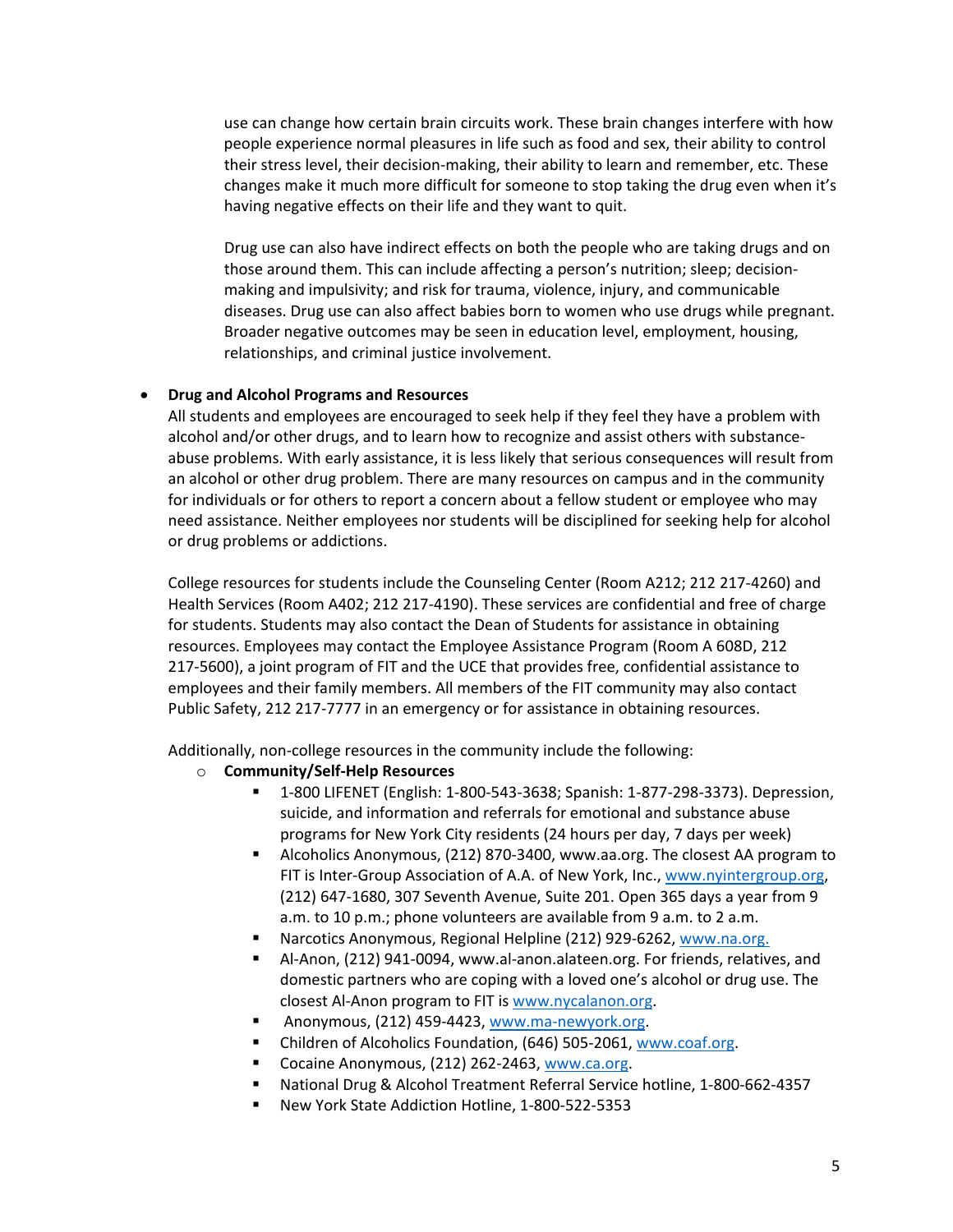Alcoholism Council of New York Helpline, 1-800-567-6237

#### o **Alcohol and Other Drug Treatment**

- Addiction Institute at Mount Sinai Beth Israel, (212) 420-4220 (inpatient detox and outpatient services), [http://www.wehealny.org/services/bi\\_stuysq/index.html,](http://www.wehealny.org/services/bi_stuysq/index.html) Bernstein Pavilion, 1-9 Nathan Perleman Place (15th Street between First and Second Avenues)
- Hazelden New York, (212) 420-9522[, www.hazelden.org,](http://www.hazelden.org/) 322 Eighth Avenue, 12 floor (outpatient alcohol and drug rehab)
- The Addiction Institute at Mount Sinai West, (212) 523-6491(alcohol and drug evaluation and inpatient, outpatient, and residential treatment) [http://www.addictioninstituteny.org,](http://www.addictioninstituteny.org/) 1000 Tenth Avenue (two blocks from Columbus Circle)

#### o **General Mental Health Services**

- Beth Israel Hospital Outpatient Clinic, (212) 420-4135, Bernstein Building, 9 Nathan Place (between East 15th and 16th Streets)
- o **Emergency Resources**
	- FIT Public Safety, (212) 217-7777 (24 hours a day)
	- **NYC Police/Ambulance, 911**
	- Beth Israel Medical Center, (212) 420-2000, First Avenue at 16th Streets

### Violations

#### • **Sanctions and Consequences**

All violators are subject to both FIT's policy and all applicable drug and alcohol laws and may face disciplinary sanctions from the college and/or legal sanctions under federal, state, or local law. Any individual who is in violation of this policy will immediately be asked to cease the behavior, may have the contraband confiscated, and may be asked to leave FIT premises and/or the premises of the FIT activity. All violators are subject to removal and/or arrest.

#### o **FIT Sanctions**

#### **Students**

Student violators are subject to disciplinary procedures and sanctions as set forth in the Code of Student Conduct and, for students living in FIT residence halls, the FIT Resident Handbook. Sanctions for students may include, but are not limited to, course change/removal, protective measures, admonition, disciplinary probation, reprimand, restitution, fines, educational sanctions, restriction/revocation of privileges, suspension, expulsion, administrative holds (for failure to comply with disciplinary sanctions), and transcript notations (for suspension or expulsion). Sanctions for residential students may also include loss of visitation privileges, educational sanctions, resident hall probation or dismissal, ineligibility for future housing lotteries, and additional sanctions at the discretion of the Director of Residential Life. Exceptional measures, as described in the Code of Student Conduct, may also be imposed in appropriate cases. FIT may, consistent with the Family Educational Rights and Privacy Act, disclose to parents the student's violation of any federal, state, local law, or FIT policy regarding use or possession of alcohol or a controlled substance if FIT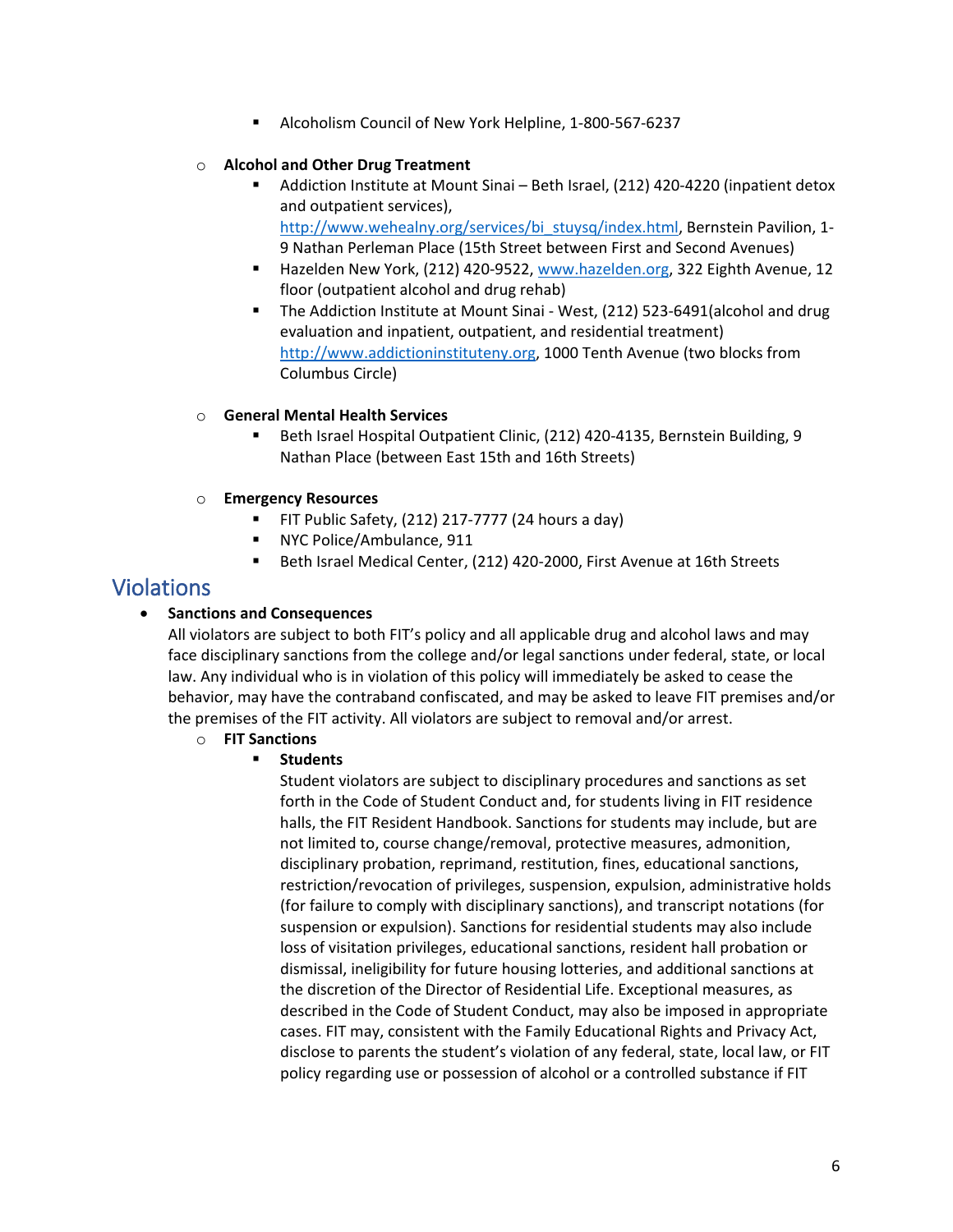determines the student has committed a disciplinary violation and is under the age of 21 at the time of disclosure.

Students should be aware that FIT has a Good Samaritan/Drug and Alcohol Amnesty policy. The details of this policy are set forth in the Code of Student Conduct. The policy generally provides that students who seek out medical assistance for themselves or assist others who may be intoxicated or under the influence of drugs, both will be granted amnesty from formal disciplinary charges at FIT if the situation meets certain criteria as set forth in the Code of Student Conduct.

#### **Student Clubs and Organizations/Athletics Teams**

All student organizations, clubs, and teams must adhere to all college rules and Regulations, including events taking place away from FIT. The Code of Student Conduct prohibits hazing, including the forced consumption of liquor or drugs. See Student Code of Conduct (section on Hazing).

#### **Employees**

Bargaining employees may be subject to disciplinary action or other action under the applicable collective bargaining agreement, and other employees may be subject to disciplinary action including dismissal, demotion, reassignment, suspension, reprimand, removal of privileges, mandatory treatment, and/or training.

#### **Other Violators**

All other violators may be directed to leave the FIT campus or property of an FIT activity. FIT may issue a persona non grata for such persons with respect to the FIT campus and FIT activities and may be barred from entry onto FIT premises and/or to FIT activities. Any individual who violates a persona non grata is subject to arrest for trespass. The names of any individuals with persona non grata on file will be noted and kept in the records of the Department of as Public Safety and any other relevant administrative office.

#### o **Federal and State Legal Sanctions**

The unlawful possession, use, manufacture, or distribution of illegal drugs and alcohol are subject to serious criminal penalties by federal and state government, in addition to any sanctions imposed by the college. The crimes and sanctions outlined in this policy are only examples and general information about penalties that may be assessed. It is the college's policy to discourage violations of all laws.

 **Federal law** prohibits a variety of criminal acts involving unlawful controlled substances, including but not limited to trafficking and possession. Federal penalties for illegal drugs generally depend on the type and amount of drug involved, the circumstances of the crime, and whether prior offenses have occurred. Federal convictions may result in penalties including imprisonment, fines, forfeiture of property, the denial of federal benefits (such as student loans – see below), and a criminal record. For example, federal penalties for possession of illegal drugs include imprisonment for up to one to three years and minimum fines of \$1,000 to \$5,000, depending on prior offenses. The U.S.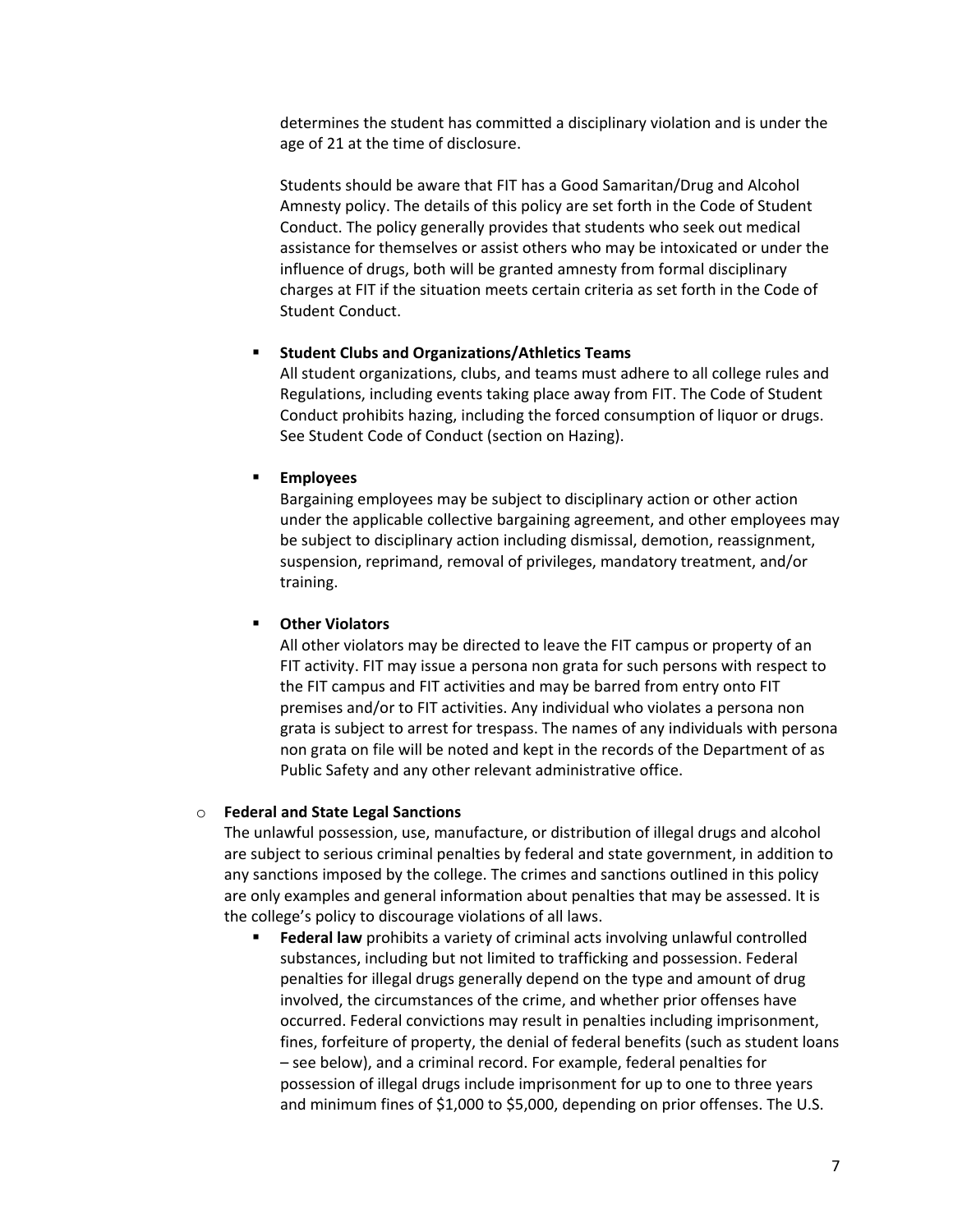Drug Enforcement Administration publishes current federal drug trafficking penalties on its website at https://www.dea.gov/druginfo/ftp3.shtml.

 **State law** also prohibits a variety of criminal acts involving unlawful controlled substances, including but not limited to, possession and sale. It is important to note that under state law, selling a drug includes exchanging or even giving an illegal drug to another person. State penalties for illegal drugs generally depend on the type and amount of drug involved, as well as the circumstances of the crime. State law categorizes drug crimes from Class B Misdemeanors (for example, criminally using drug paraphernalia) to Class A-I Felonies (for example, selling two ounces or more of a narcotic drug). State convictions may result in penalties including imprisonment, fines, and probation. Relevant laws include Article 220 of the NY State Penal Law, which concerns Controlled Substance Offenses; Article 221, which concerns Offenses Involving Cannabis; and Article 178, which concerns Criminal Diversion of Prescription Medications and Prescriptions.

State criminal penalties may also result from unlawful use of alcoholic beverages. It is prohibited to sell or otherwise provide alcohol to any person under age 21. Such conduct is regulated both by the state Alcohol Beverage Control Law (Article 5) and the New York Penal Law (Article 260) and may, depending on the circumstances, be a Class A Misdemeanor, which are punishable by jail time and/or a fine. The Alcohol Beverage Control Law Article 5 also prohibits possession of alcohol with intent to consume by persons under age 21, with violations subject to a fine, completion of alcohol awareness program, and/or community service.

State law also prohibits operating a motor vehicle while intoxicated, either by alcohol or other drugs. The penalties include loss of driving privileges, fines, and possible jail time. The New York State Department of Motor Vehicles publishes a summary of current penalties on its website at [https://dmv.ny.gov/tickets/penaltiesalcohol-or-drug-related-violations.](https://dmv.ny.gov/tickets/penaltiesalcohol-or-drug-related-violations) For more information on state laws, visit the New York Legislature's website, which maintains a database of all laws at http://public.leginfo.state.ny.us (click on Laws). Potential sentences are set forth in Part 2, Title E of the Penal Law.

FIT students, faculty, and staff studying or otherwise traveling abroad are advised that while still subject to FIT policies, they are also subject to the national and local laws of the country and city where they are travelling or residing. Some nations have severe penalties for violating their laws on alcohol and controlled substances. Students are strongly cautioned to be familiar with local laws where they will be traveling and living abroad.

#### o **Additional Sanctions**

Under the Higher Education Act, a student may become ineligible for federal student aid upon conviction of any offense involving the possession or sale of illegal drugs while receiving Title IV federal financial aid. Federal aid includes Federal Direct Loans, Federal Direct PLUS Loans, Federal Direct Graduate PLUS Loans, Federal Pell Grants, Federal